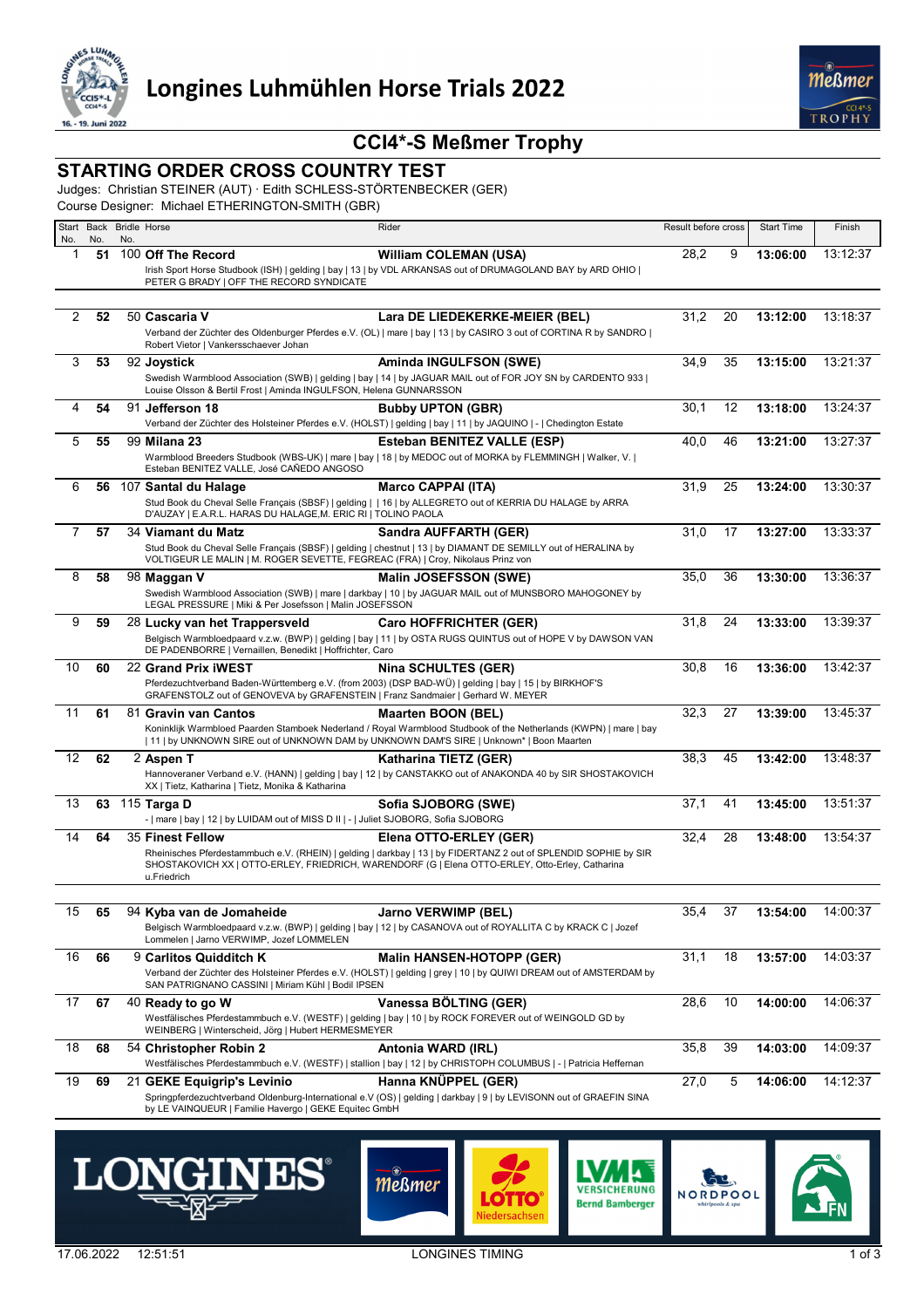

# **CCI4\*-S Meßmer Trophy**

### **STARTING ORDER CROSS COUNTRY TEST**

Judges: Christian STEINER (AUT) · Edith SCHLESS-STÖRTENBECKER (GER)

Course Designer: Michael ETHERINGTON-SMITH (GBR)

| No. | No. | No. | Start Back Bridle Horse                                                                                                                               | Rider                                                                                                                                                                                                                                      | Result before cross |    | <b>Start Time</b> | Finish   |
|-----|-----|-----|-------------------------------------------------------------------------------------------------------------------------------------------------------|--------------------------------------------------------------------------------------------------------------------------------------------------------------------------------------------------------------------------------------------|---------------------|----|-------------------|----------|
| 20  | 70  |     | 83 Heinsgårdens Chillo                                                                                                                                | <b>Emilie Lindgren LAUMANN (NOR)</b>                                                                                                                                                                                                       | 35,8                | 39 | 14:09:00          | 14:15:37 |
|     |     |     | by SOLOS LANDTINUS   HENNING HEIN, RIBE (DEN)   David Lindgren and Emilie Laumann                                                                     | Danish Warmblood Society / Dansk Varmblod (DWB)   gelding   bay   15   by CANDILLO 3 out of HEINSGARDENS CHICA                                                                                                                             |                     |    |                   |          |
| 21  | 71  |     | 14 Dark Desire GS<br>Gehrdau-Schroeder   Brüssau, Jürgen                                                                                              | Emma BRÜSSAU (GER)<br>Hannoveraner Verband e.V. (HANN)   mare   black   13   by DON FREDERICO out of CANTATE by CARISMO   Bernd                                                                                                            | 33,0                | 31 | 14:12:00          | 14:18:37 |
| 22  | 72  |     | 79 Google van Alsingen                                                                                                                                | Senne VERVAECKE (BEL)<br>Koninklijk Warmbloed Paarden Stamboek Nederland / Royal Warmblood Studbook of the Netherlands (KWPN)   mare  <br>chestnut   11   by WATCH ME out of PINOT BRUN VH PANNEHOF by FOREVER   T. MAGNUS, MERCHTEM (BEL) | 37,9                | 43 | 14:15:00          | 14:21:37 |
| 23  | 73  |     | <b>BVBA Alsingen</b><br>16 DSP Quintana P                                                                                                             | Anna-Katharina VOGEL (GER)                                                                                                                                                                                                                 | 41,7                | 49 | 14:18:00          | 14:24:37 |
|     |     |     | SUNSHINE P 2 by LANDOR S   Pfitzmann GbR   Vogel, Karin & Anna-Katharina                                                                              | Pferdezuchtverband Brandenburg-Anhalt (from 2003) (DSP BRAND)   mare   bay   15   by QUALITY 9 out of LADY                                                                                                                                 |                     |    |                   |          |
| 24  | 74  |     | 109 Secret IV                                                                                                                                         | Beat SAX (SUI)                                                                                                                                                                                                                             | 32,6                | 29 | 14:21:00          | 14:27:37 |
|     |     |     | BURFEIND   Sax Beat                                                                                                                                   | Hannoveraner Verband e.V. (HANN)   gelding   darkbay   14   by SATISFACTION FRH out of ESCADA by EARL   JOHANN                                                                                                                             |                     |    |                   |          |
| 25  | 75  |     | 29 Mighty Spring<br>Küst, Carsten & Jahncke, Heike                                                                                                    | <b>Heike JAHNCKE (GER)</b><br>Hannoveraner Verband e.V. (HANN)   mare   bay   12   by MIGHTY MAGIC out of LASIZ by LANDCLASSIC   Bätje, Jörg                                                                                               | 31,2                | 20 | 14:24:00          | 14:30:37 |
| 26  | 76  |     | 13 Darcy F<br>XX   Baumann, Ferdinand   Andreas BAUMANN, Libussa LÜBBEKE                                                                              | Libussa LÜBBEKE (GER)<br>Verband der Züchter des Holsteiner Pferdes e.V. (HOLST)   mare   bay   11   by LARIMAR 7 out of RIEKE VII by ESTEBAN                                                                                              | 31,9                | 25 | 14:27:00          | 14:33:37 |
| 27  | 77  |     | 5 Black Ice<br>McClelland   Dorothea VON ZEDTWITZ                                                                                                     | Jérôme ROBINÉ (GER)<br>Irish Sport Horse Studbook (ISH)   gelding   bay   12   by VECHTA out of BROOKHALL LADY by TOUCHDOWN   Judith                                                                                                       | 27,0                | 6  | 14:30:00          | 14:36:37 |
|     |     |     |                                                                                                                                                       |                                                                                                                                                                                                                                            |                     |    |                   |          |
| 28  | 78  |     | 41 ACSI Harry Belafonte<br>Karl-Heinz & Christa   R. van Reine & S. van Reine                                                                         | Thierry VAN REINE (NED)<br>Hannoveraner Verband e.V. (HANN)   gelding   bay   19   by HERALDIK XX out of ZAMIRA by ZAMIRO   Backhaus,                                                                                                      | 41,0                | 48 | 14:36:00          | 14:42:37 |
| 29  | 79  |     | 62 Creevagh Cooley                                                                                                                                    | Andrew HOY (AUS)                                                                                                                                                                                                                           | 41,9                | 50 | 14:39:00          | 14:45:37 |
|     |     |     | Cranston, Sydney   Paula EVANS, Andrew HOY, David EVANS                                                                                               | Irish Sport Horse Studbook (ISH)   mare   bay   14   by CAMIRO DE HAAR Z out of DARRAGH FIELD by COLOURFIELD                                                                                                                               |                     |    |                   |          |
| 30  | 80  |     | 111 Shjabrina                                                                                                                                         | <b>Mia HASTRUP (DEN)</b><br>-   mare   bay   16   by BIRKHOF'S GRAFENSTOLZ out of SHJA-NIRAK by BLUE HORS HERTUG   -   MIA HASTRUP                                                                                                         | 35,4                | 37 | 14:42:00          | 14:48:37 |
| 31  | 81  |     | 4 Barbados 26<br>BABILONIA XX by JAPE XX   ROMAN DRABINSKI, BOLKÓW (POL)   Dibowski, Susanna                                                          | Alina DIBOWSKI (GER)<br>Studbook for Polish Sport Horses - Polish Horse Breeders Association (PZHK SP)   gelding   bay   13   by MORAVIA out of                                                                                            | 26,8                | 4  | 14:45:00          | 14:51:37 |
| 32  | 82  |     | 57 Clover 15                                                                                                                                          | <b>Balázs KAIZINGER (HUN)</b>                                                                                                                                                                                                              | 31,1                | 18 | 14:48:00          | 14:54:37 |
|     |     |     | LANDCAPITOL   Klaus Bockmeyer   Magyar Lovassport Szövetség                                                                                           | Springpferdezuchtverband Oldenburg-International e.V (OS)   gelding   chestnut   9   by CARRICO out of LARA by                                                                                                                             |                     |    |                   |          |
| 33  | 83  |     | 37 Timmo<br>CARLOS DZ   Ole Lehmann   Jutta SPETHMANN, Michael SPETHMANN                                                                              | Nicolai ALDINGER (GER)<br>Verband der Züchter des Holsteiner Pferdes e.V. (HOLST)   gelding   grey   12   by TIMOLINO out of WINDGOLD by                                                                                                   | 32,7                | 30 | 14:51:00          | 14:57:37 |
| 34  | 84  |     | 74 Fifty Fifty                                                                                                                                        | Patrick RÜEGG (SUI)                                                                                                                                                                                                                        | 34,1                | 34 | 14:54:00          | 15:00:37 |
|     |     |     | Hannoveraner Verband e.V. (HANN)   mare   darkbay   14   by FIDERTANZ 2 out of MEERFUERSTIN by<br>FRIEDENSFUERST 1   KAI BAUMGARTNER   Angela HÄBERLI |                                                                                                                                                                                                                                            |                     |    |                   |          |
| 35  | 85  |     | 93 Kaizen                                                                                                                                             | Lina FORSBERG (SWE)                                                                                                                                                                                                                        | 31,3                | 22 | 14:57:00          | 15:03:37 |
|     |     |     | NOCTURNE   Johan Björk   Marie Forsberg                                                                                                               | Swedish Warmblood Association (SWB)   stallion   bay   14   by CARESSINI L out of MADAME BUTTERFLY by                                                                                                                                      |                     |    |                   |          |
| 36  | 86  |     | 10 Casino 80<br>CLAUDIO 8   Jacobs, Behrend   Freya RETHMEIER                                                                                         | <b>Dirk SCHRADE (GER)</b><br>Verband der Züchter des Holsteiner Pferdes e.V. (HOLST)   gelding   grey   12   by CASILLAS 2 out of VIKTORIA XVI by                                                                                          | 26,4                | 3  | 15:00:00          | 15:06:37 |
| 37  | 87  |     | 55 Claragh Mountain                                                                                                                                   | Michael RYAN (IRL)                                                                                                                                                                                                                         | 46,2                | 51 | 15:03:00          | 15:09:37 |
|     |     |     | <b>POMEROY</b>                                                                                                                                        | Irish Sport Horse Studbook (ISH)   gelding   bay   9   by PUISSANCE out of CRUISING JEWEL   Michael Byrne   Nicholas                                                                                                                       |                     |    |                   |          |
| 38  | 88  |     | 12 D'Accord 70                                                                                                                                        | <b>Christoph WAHLER (GER)</b><br>Hannoveraner Verband e.V. (HANN)   gelding   bay   10   by DIARADO out of ANETTE 80 by AARKING XX   Christa von                                                                                           | 28,0                | 8  | 15:06:00          | 15:12:37 |
|     |     |     | Paepcke   Hendrik VON PAEPCKE                                                                                                                         |                                                                                                                                                                                                                                            |                     |    |                   |          |